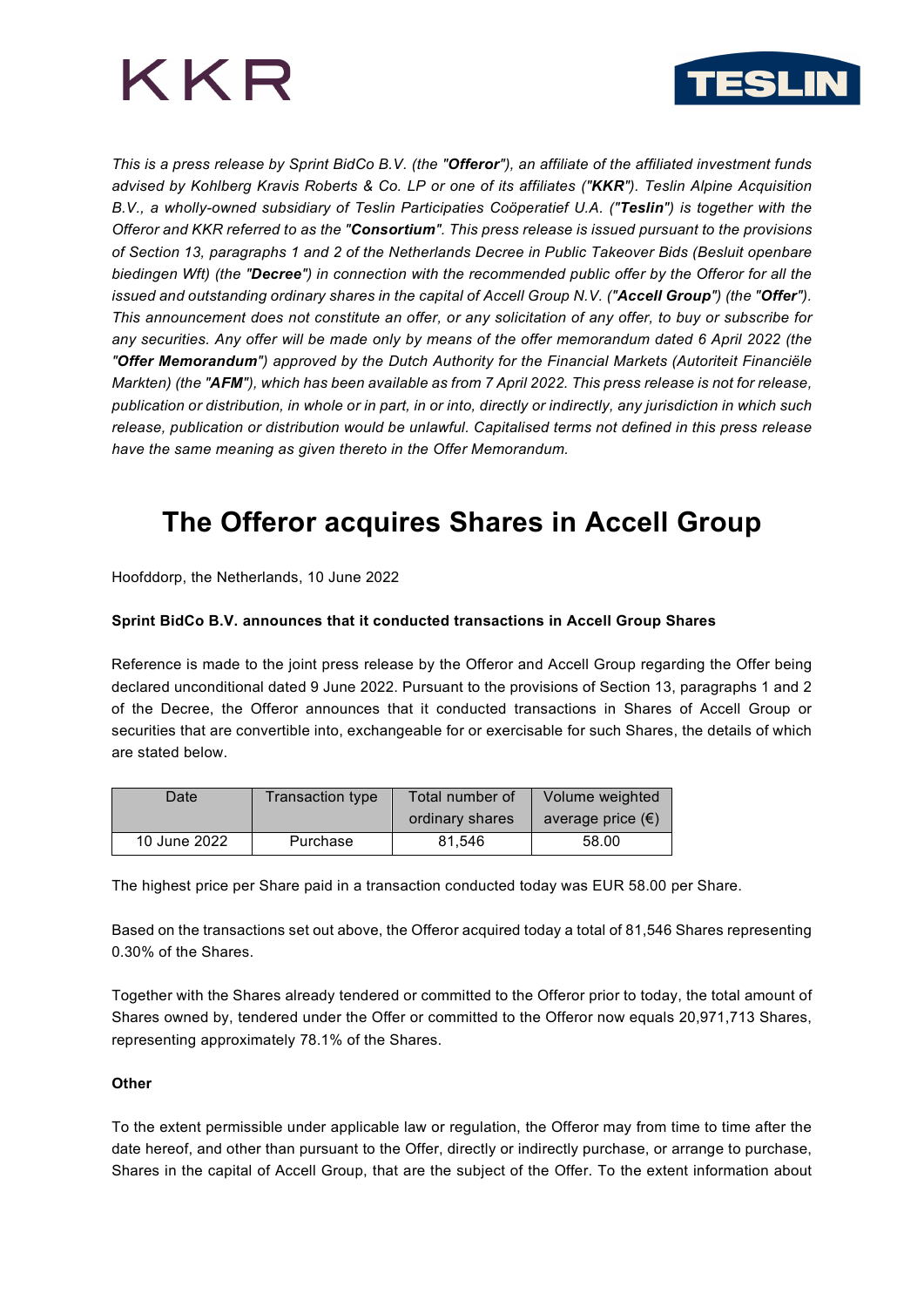such purchases or arrangements to purchase is made public in the Netherlands, such information will be disclosed by means of a press release to inform shareholders of such information, which will be made available on the website of KKR. In addition, financial advisors to the Consortium may also engage in ordinary course trading activities in securities of Accell Group, which may include purchases or arrangements to purchase such securities.

### **For More Information:**

Media enquiries Hendrik Jan Eijpe, HJE Consult +31 622 031 978 / [hje@hjeconsult.nl](mailto:hje@hjeconsult.nl)

### **About KKR**

KKR is a leading global investment firm that offers alternative asset management as well as capital markets and insurance solutions. KKR aims to generate attractive investment returns by following a patient and disciplined investment approach, employing world-class people, and supporting growth in its portfolio companies and communities. KKR sponsors investment funds that invest in private equity, credit and real assets and has strategic partners that manage hedge funds. KKR's insurance subsidiaries offer retirement, life and reinsurance products under the management of Global Atlantic Financial Group. References to KKR's investments may include the activities of its sponsored funds and insurance subsidiaries. For additional information about KKR & Co. Inc. (NYSE: KKR), please visit KKR's website at [www.kkr.com](https://cts.businesswire.com/ct/CT?id=smartlink&url=http%3A%2F%2Fwww.kkr.com&esheet=52556806&newsitemid=20220103005354&lan=en-US&anchor=www.kkr.com&index=1&md5=f2801c6375742f0f9aa380c73a980104) and on Twitter @KKR\_Co.

### **About Teslin**

Teslin is an investment fund managed by Teslin Capital Management. Teslin invests in promising small and midcaps. Based on fundamental analysis Teslin selects value creating companies active in attractive markets with a strong market position and a proper corporate governance structure. Teslin focuses on responsible value creation in the long term and acts as an active and involved shareholder. Teslin has been a long-term significant, active and committed shareholder of Accell Group since 1998 and is delighted to support Accell Group in accelerating and realizing its potential in the coming years. For more information, please visit: www.teslin.nl.

### **Disclaimer, General Restrictions and Forward-Looking Statements**

*The information in this press release is not intended to be complete. This press release is for information purposes only and does not constitute an offer, or any solicitation of any offer, to buy or subscribe for any securities.* 

*The distribution of this press release may, in some countries, be restricted by law or regulation. Accordingly, persons who come into possession of this document should inform themselves of and observe these restrictions. To the fullest extent permitted by applicable law, the Consortium and the Offeror disclaim any responsibility or liability for the violation of any such restrictions by any person. Any failure to comply with these restrictions may constitute a violation of the securities laws of that jurisdiction. Neither the Offeror nor the Consortium, nor any of their respective advisors assumes any responsibility for any violation of any of these restrictions. Any Accell Group shareholder who is in any doubt as to his or her position should consult an appropriate professional advisor without delay.* 

*Certain statements in this press release may be considered forward-looking statements such as statements relating to the impact of this Offer on the Offeror and language that indicates trends, such as*